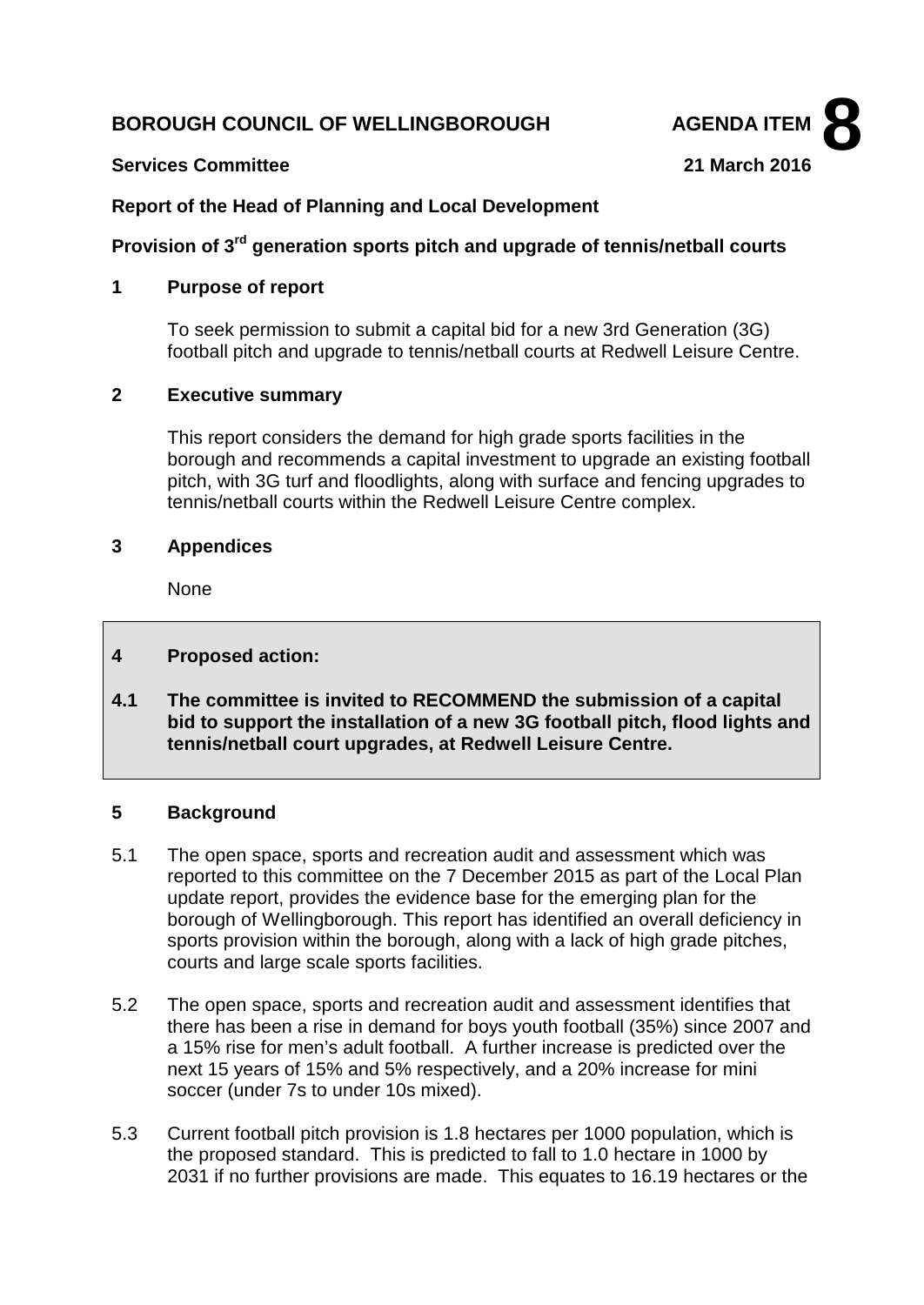equivalent of 9 senior pitches or 22 junior size pitches. The open space, sports and recreation audit and assessment identifies a need to provide more pitches and upgrade the pitches that we have.

- 5.4 If pitches are not provided or upgraded in line with national standards, existing usage will decline in favour of out-of-town facilities such as West Glebe and Brooke Weston in Corby and Tresham, Montsaye and the Science Academy in Kettering, which already benefit from 3G and are better placed for future upgrades.
- 5.5 Demand for tennis and netball in Wellingborough is generally in line with county, regional and national levels, but amongst specific groups; 'singles' and 'mid-life adults'(average 13% of population), demand is higher in Wellingborough at 14%.
- 5.6 Provision of courts is meeting the current standard of 0.21 hectares per 1000 population, but the data predicts a decline to 0.18 in the next 15 years (which equates to 3 courts). England Netball has stated that facilities in Wellingborough are very limited and they struggle to find venues which can be used for clubs wanting to expand.

# **6 Discussion**

- 6.1 This report seeks approval to submit a capital scheme for a new 3G surface to be provided at the current second pitch at Redwell Leisure Centre, the installation of flood lighting, and flexible lines to accommodate a variety of different users. In addition to this, funding is also proposed for an upgrade to the existing tennis/netball court which will include a new porous tarmac surface and new fencing.
- 6.2  $3G'$  is a 3<sup>rd</sup> Generation astro turf football or rugby pitch where the pile (artificial grass 'blades') is supported by a thin base layer of sand and by an infill of rubber crumb. This new style of pitch is designed to offer play quality that replicates natural turf, whilst increasing the level of use. It is the current recommended surface for high quality Football Association (FA) approved pitches.
- 6.3 Wellingborough is currently the only borough in the county to not offer this level of facility. The sports development officer has been in regular close liaison with the county FA regarding the situation and, in spite of significant football foundation investment in the area, Wellingborough continues to be a priority for funding this type of surface. However, match funding would be required to realise this opportunity.
- 6.4 Over a number of years several site visits have been conducted to assess suitability. The majority of football foundation investment for 3G sites is based in educational establishments to maximise payback through usage. However schools and club locations in Wellingborough were visited and were deemed unsuitable for investment at this time for a variety of reasons including: too close to nearby dwellings, lack of finance, lack of security in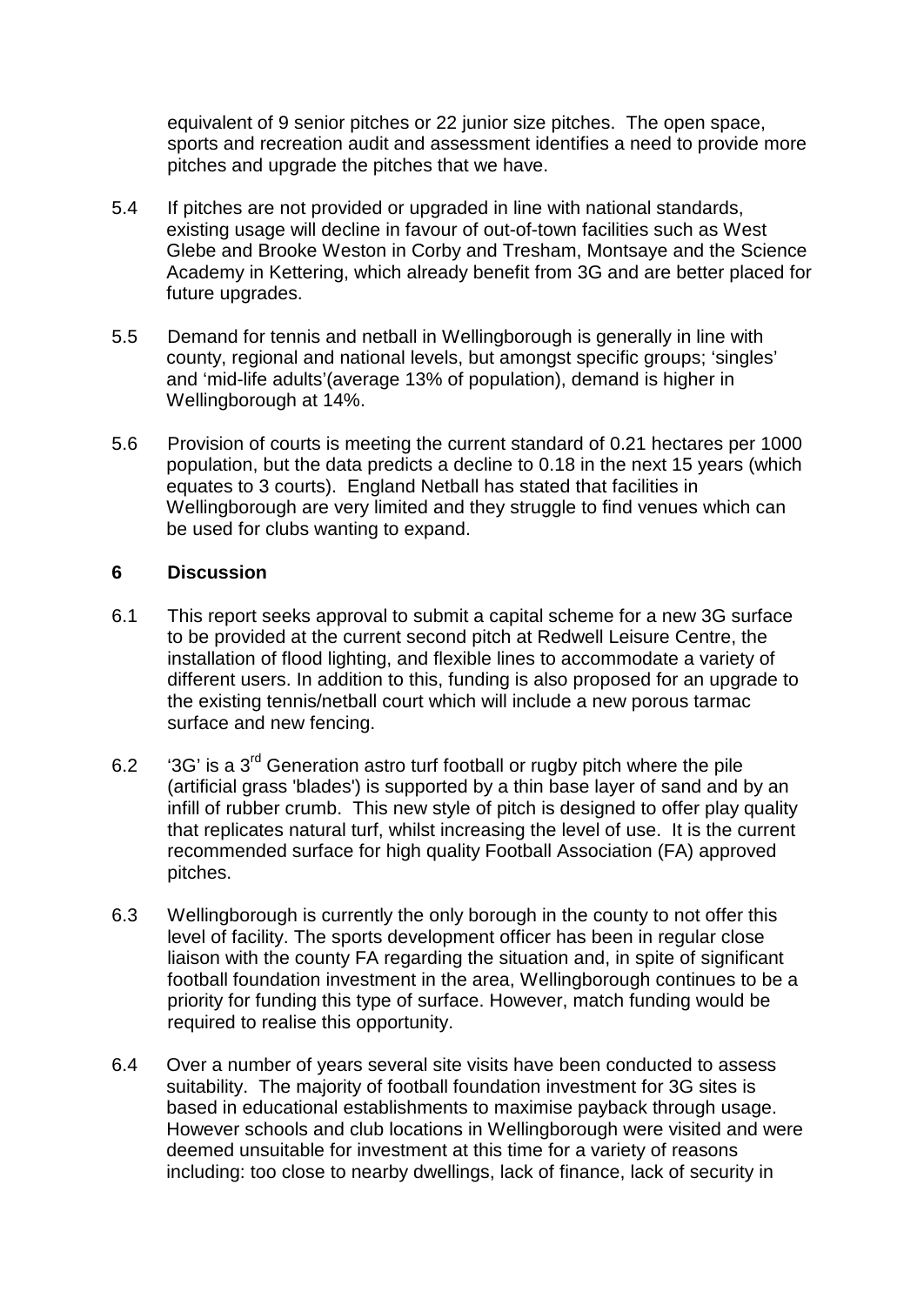terms of length of lease, already having (or bordering) an astro turf pitch multi use surface, and increased costs of development due to no ancillary facilities such as car parking and changing rooms.

- 6.5 The FA considers the Redwell Leisure Centre the most suitable site to accommodate a 3G facility as there is ample car parking and an accessible external change area; it borders one of the largest primary schools; it is set away from existing (though inferior) astro turf pitch provision; and there is existing infrastructure. The support of Football Association funding would enable the council to deliver a superior facility within the town that could serve the wider borough. The fact that it is not a club site allays fears or perceived barriers for other clubs wishing to access the facility.
- 6.6 The tennis/netball courts located at the Redwell Leisure Centre are also in need of an upgrade, and improvements to the courts here will help to address the deficiency of high grade courts available in the borough, and support the overall offer provided by the leisure centre.

# **7 Legal powers**

- 7.1 Under section 19 of the Local Government (Miscellaneous Provisions) Act 1976 the council has express power to provide a very wide range of sports and recreational facilities and these are not subject to any limitations that would prevent implementation of the project referred to in this report.
- 7.2 However exercise of those powers is subject to any limitations affecting the manner in which the land where the project is to be carried out is held. The council's leisure services provider will also need to be consulted. Those matters will also need to be considered when the terms of any grant funding by the FA are known.

# **8 Financial and value for money implications**

- 8.1 The installation of a 3G pitch and floodlights is estimated to cost £600,000 and a further £75,000 for upgrades to the tennis/netball courts. If successful, a bid to the Football Association will provide a 50% grant towards the installation of the new pitch (£300,000). A grant of £12,000 has been secured from a 'Money for Growth' grant, to support the improvements to the courts.
- 8.2 A 10-12 year maintenance plan will ensure the pitch is appropriately cared for and perpetuates a steady income from hire of the facilities. If football foundation funding was secured, specialist contractors would be required to maintain the pitch in order to comply with the funding agreement and FA standards. Therefore a revenue budget of £6,000 is suggested per year to support the new and upgraded pitches and courts but this would be recovered from income generated.
- 8.3 There is also a requirement from the FA to demonstrate a £20-25k per annum retained revenue budget to enable a suitable upgrade after 10 years. The new pitch is estimated to generate an annual income of around £39,000,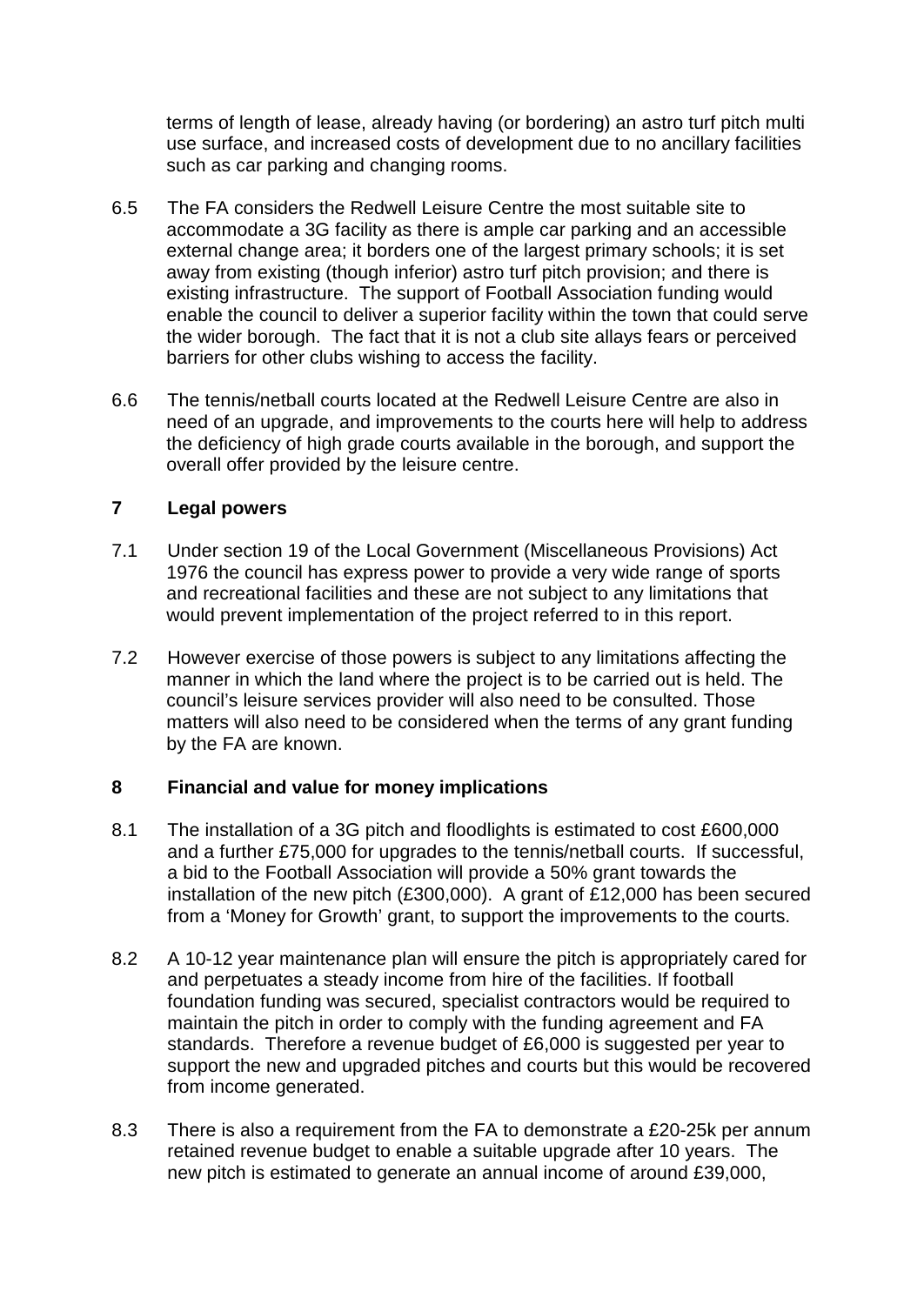which would cover this sum, the maintenance costs and provide approximately £9,000 to supplement management, staffing and timetabling by Wellingborough Norse or Places for People.

# **9 Risk analysis**

- 9.1 There is a high risk of not meeting BCW sports provision standards if we fail to provide suitable high specification sports facilities. This could limit the opportunities for local people and put Wellingborough at a disadvantage against neighbouring towns where such provision makes them a more attractive place to live, work and invest in. We can reduce this risk by providing high quality sports facilities within the town, which offers access to all.
- 9.2 There is a medium risk that we will fail to secure Football Foundation funding, the consequences of which would mean the project would be undeliverable. However, the Football Foundation has already identified Wellingborough as a high priority for funding.
- 9.3 There is a medium risk that the improvements will fail to generate income targets. This will impact health and well-being targets and jeopardise future investment. Along with Football foundation funding, the project will also be provided with support, guidance and external promotions from the Northamptonshire county FA. The Redwell Leisure Centre is already supported by an established membership, and should be further supported by a robust communications strategy for the 10 year period following the improvements.

# **10 Implications for resources**

Any additional revenue costs created by the improvements and new pitch will be covered by the income generated.

#### **11 Implications for stronger and safer communities**

The new pitch will generate renewed interest in using the facilities, local sport and promote healthy lifestyles and tackle obesity issues. The improved quality of the services will also provide a better training environment for aspiring local athletes and clubs, improving opportunities to compete at a higher level.

# **12 Implications for equalities**

An initial equalities impact assessment will be completed if this project receives approval.

#### **13 Author and contact officer**

Victoria Phillipson, Principal Planning Policy and Regeneration Manager.